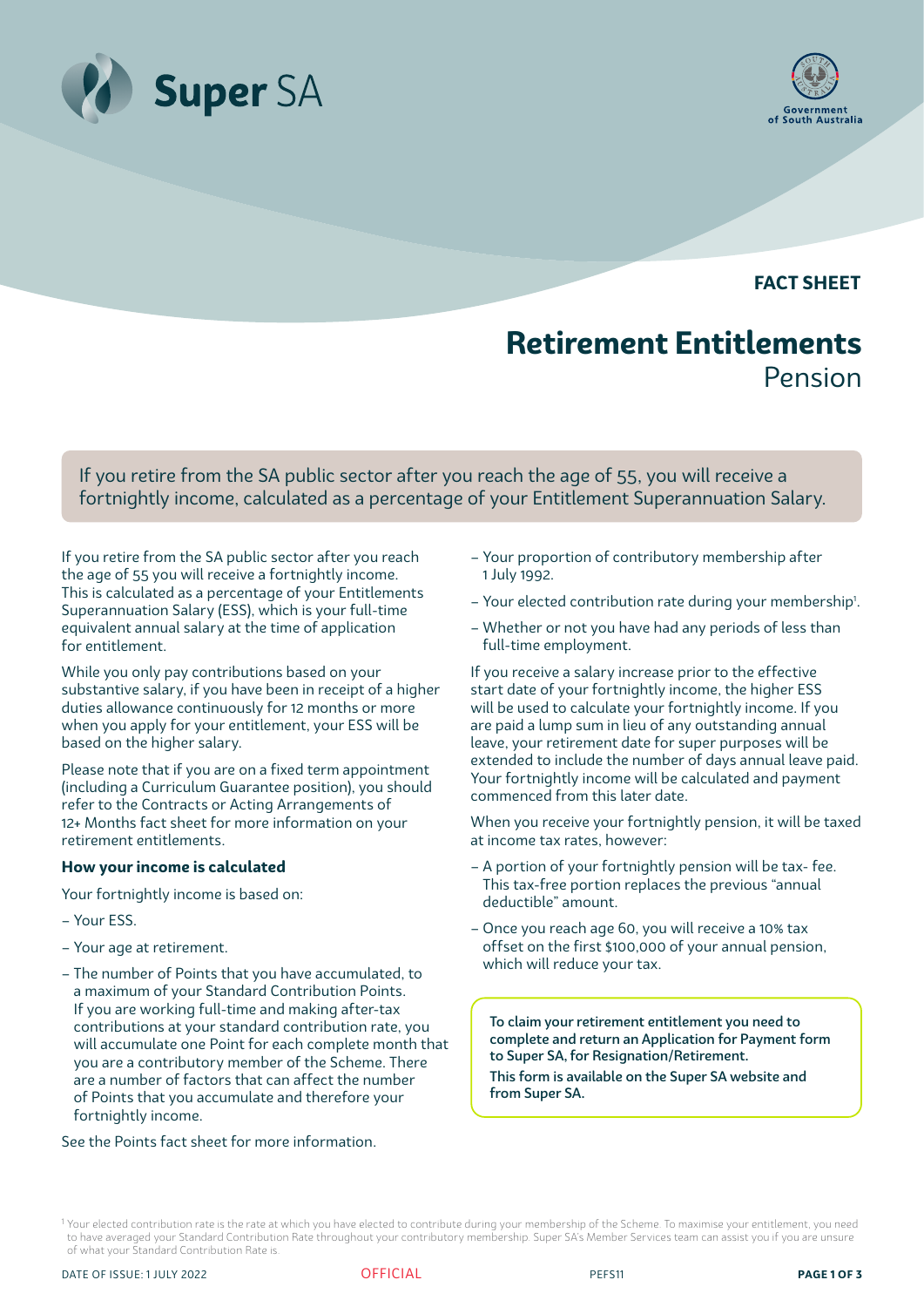## **Retirement Entitlements**  Pension

The example below shows Bills tax offset.

Bill is aged 60, his pension entitlement is \$30,000 pa. and his member contributions (from 01/07/83) are \$40,000.

| Tax offset example' |             |
|---------------------|-------------|
| Taxable pension     | $$27.579$ * |
| Tax payable         | \$2,758     |
| Tax offset          | \$2,758     |
| Reduced tax payable | $50**$      |

## **Factors that can affect the amount of entitlement received**

If you're receiving, or are entitled to receive, weekly workers' compensation payments, your pension entitlement will be reduced or suspended for the period of entitlement to workers' compensation.

## **Preservation and your fortnightly income**

You are not able to preserve your fortnightly income if you retire after age 55. Preservation only applies to members who resign before age 55. See the Resignation Entitlements fact sheet for more information.

#### **Commutation**

You can commute, or exchange, all or part of your fortnightly income to a lump sum, provided that you do so within three months from the start date of your fortnightly income.

The amount you will receive is based on your exact age, in years and months, on the date of payment. The amounts shown in the table below represent the gross amount you would receive, in a lump sum, for every dollar of annual retirement income that you commute.

## Example

Carlo decides to retire on his 59th birthday and immediately commutes \$12,000 of his \$27,500 annual retirement income. By doing so, he reduces his annual income to \$15,500 and receives a gross lump sum of \$128,400 (ie 12,000 x 10.70).

## **Retirement Transfer Balance Cap**

Lifetime Pensions, such as the Super SA Pension, count towards the Federal Government's Transfer Balance Cap, which began on 1 July 2017. The cap is a lifetime limit on the total amount of superannuation that can be transferred into retirement phase income streams. The general transfer balance cap is currently set at \$1.7 million. If you commenced your lifetime pension before 1 July 2021, you will have a personal transfer balance cap of between \$1.6 and \$1.7 million, which can be viewed on ATO online.

| Age | <b>Amount</b> |
|-----|---------------|
| 55  | \$11.50       |
| 56  | \$11.30       |
| 57  | \$11.10       |
| 58  | \$10.90       |
| 59  | \$10.70       |
| 60  | \$10.50       |
| 61  | \$10.30       |
| 62  | \$10.10       |
| 63  | \$9.90        |
| 64  | \$9.70        |
| 65  | \$9.50        |
| 66  | \$9.30        |

The amount of Lifetime Pension that counts towards the Cap will be 16 times the total annual pension as at 1 July 2017, or the date the pension commences after this.

If this amount is over the transfer balance cap, you do not need to commute the lifetime pension, however any other retirement accounts you have (such as the Super SA Income Stream) will need to be reduced by the excess amount above the cap.

If you choose to commute some or all of your pension entitlement, you can choose to be paid the excess, or roll over to an accumulation phase account, such as the Super SA Flexible Rollover Product.

If you have more than \$1.6 million in retirement phase accounts, you should seek financial advice.

For further information please call the Australian Taxation Office (ATO) Super Helpline on 13 10 20 or visit www.ato.gov.au.

You are not able to preserve your fortnightly income if you retire after age 55. Preservation only applies to members who resign before age 55. More information is available in the Resignation fact sheet.

 \*includes Low Income Tax Offset \*\*does not include medicare levy